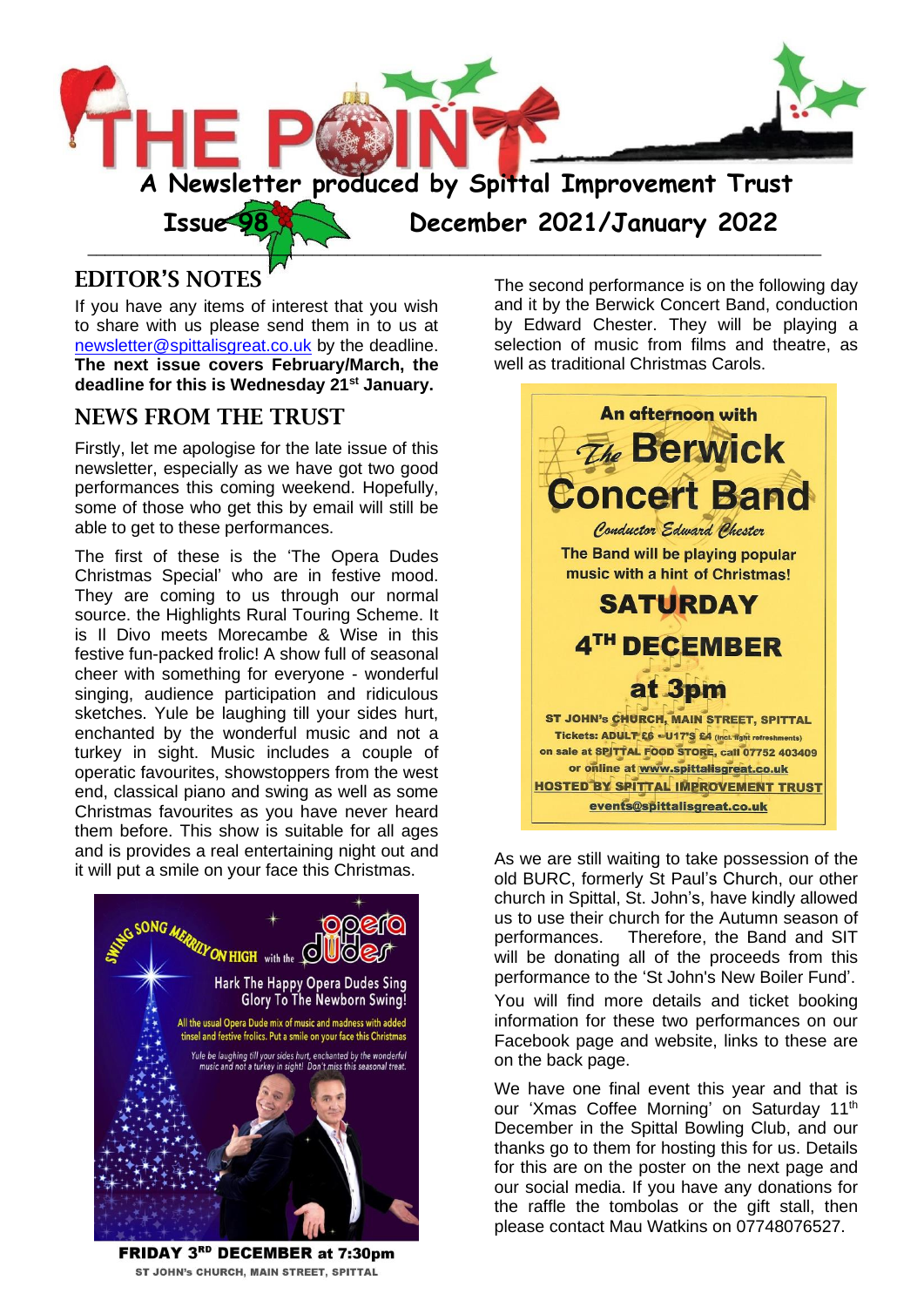

Towards the end of October we lost one of our committee members David Spence.



David had worked at Jus-Rol, a local pastry company since the late 70's originally in their Amble factory and then in Berwick. He took early retirement at the end of 2015 and moved onto a part time job driving a minibus at Longridge Towers School, which took him full circle as he'd helped out driving for his Dad's minibus business back when that was running.

As you can see in the photo, David's love of Berwick Rangers was no secret having followed them since 1964. One of his favourite quotes was that he'd seen them have 6 good seasons and 51 rubbish ones. David's other great love was music and he built up a record collection unrivalled in Berwick. David's favourite artist was undoubtedly Marc Bolan and he'd been a regular attendee at the 'Bolan Bops' where fans would meet up and celebrate Marc's music in locations all over the country.

David was also a lover of practical jokes. One time he got his boss at Jus-Rol to phone a number, which was a recorded message of argumentative person on the other end and his boss ended up slamming the phone down. David loved a quiz whether that was hosting it or participating in one. He once held a music one in the Red Lion, which went on to half past midnight!

David recently lost his much beloved dog Debbie who was a permanent fixture with him around Spittal for the last 10 years. Usually with dogs they bark to stop people coming into the house but Debbie used to hate it whenever anyone was trying to leave the house. Debbie loved to sit in the window and bark at everything that went past. Debbie loved a sardine or haggis from the chip shop and when she wasn't eating those she'd often make a meal of David's belongings like the time she tore his Berwick Rangers hat to shreds although being frugal David still wore it for a bit until eventually getting new one.

Although David is no longer with us I'm sure memories like these of him always will be, and to steal a phrase from his favourite singer, "I'd like you all to keep a little David in your heart."

*These words were taken from a longer piece that was read at David's funeral service by his good friend Ian Beresford.*

From all of us, we hope you and yours enjoy Christmas and the New Year, when it comes.

*Mike Greener - Secretary*

# SPITTAL'S REMEMBRANCE DAY POPPIES

Not content with getting a Gold Award in this year's Northumbria in



Bloom competition, Spittal Improvement Trust's Gardening Group, and friends, turned their talents over several weeks to knitting poppies for two cascading displays, which were placed at our War Memorial and over the entrance door to St Paul's Church, for Remembrance Day. In total about 1800 poppies were knitted, 350 of those are at the War Memorial and the rest at the church. Sixteen volunteers knitted, crocheted, and sewed the poppies in various sizes and colours. Predominately there were the usual red poppies to remember the fallen,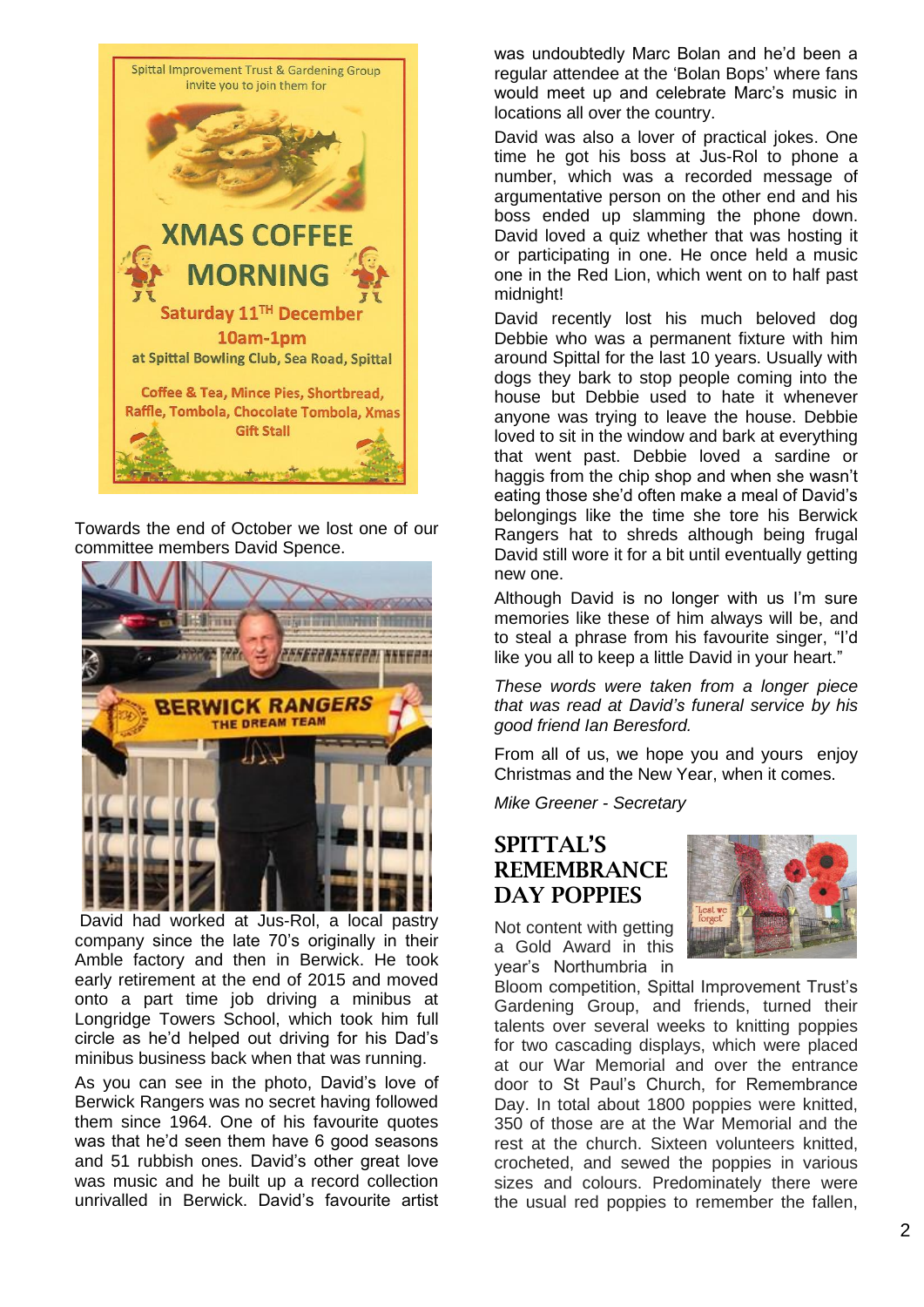as well as white poppies, for the civilians who died in the conflicts, purple for animals killed, mainly the horses in WW1, and black poppies, to remember those that had served and died from the Commonwealth Countries, as well as Africa, India, and the Caribbean Islands. Altogether almost 40 people helped by donating wool, creating the poppies, and putting it all together. Our thanks go to all of those who took part and we hope that everyone had a chance to enjoy them. They are now being stored in readiness for next year.

## GARDENING **GROUP**

The gardeners will shortly be storing their tools ready for a well-earned break through the coming Festive Season.



Following our great success in the Northumbria in Bloom competition this year, the work has continued through the last few months. The flower beds in the street have been tidied as has the Park. More bulbs have been planted in the street and in the Park, it's lovely to look forward to the Spring and the Spring flowers.

On Saturday 13th November, a group met at the Rose Garden in Middle Street. Many more bulbs were planted and a more shrubs had an extensive hair cur. There is still plenty of dense shrubbery for the birds and hiding places for smaller animals and insects. There are also some new roses ready to be planted there too. The Christmas trees for the street and the Park have been ordered and will be in place very soon. Again this year people will be encouraged to hang baubles on the tree in the park in memory of their loved ones at Christmas time, although no glass baubles, please!

Spittal Improvement Trust are holding a Coffee Morning in Spittal Bowling Club on Saturday 11th December where the Gardening Group will have a Christmas stall. Please come along to see us on the day.

It just remains for me to say thank you to all the gardeners and the members of the group for all their hard work through the year. I hope you all have a very Happy Christmas and best wishes for 2022.

*Mau Watkins Chair ,Spittal Gardening Group 07748076527*



# A VIEW FROM THE PROM

We said at the end of 2020 that "It's been a funny old year". Well, 2021 has had its fair share of ups and downs

as well. Covid is still about, mutating by the minute it seems. Then we have been in and out of lockdowns, wearing masks, not wearing masks and now back to wearing masks. And yet the year seems to have just flown past. But I do not think any of us enjoyed the brief but disruptive visit from Storm Arwen. We are told that Arwen was "an event, the likes of which we haven't seen for 60 years" and the UK needs to be prepared for more extreme weather due to, guess what, yes the climate crisis. The storm is also thought to have blown a rare sea turtle from Mexico 5,000 miles off course, after it was discovered on a beach in North Wales. The poor thing now has to self-isolate for 10 days and have a clear PCR test before it can catch the next flight home!

#### *Beachcomber*

### CALENDARS & SECRET SPITTAL BOOKS

We produced two calendars for 2022, the 'Spittal Views' is now available, the 'Old Spittal' one will be available shortly. All three 'secret Spittal Books' are also still available. Both the calendar and the books are, or will be, on sale in the Spittal Food Store and Grieves the stationers in Berwick, prices may vary. They would make ideal Christmas presents. We would like to thank those people who allowed us to use their photos, or memories, in the calendar and the books, it's much appreciated.

### BERWICK SALVATION ARMY



Each Christmas we provide toys and gifts for children, most of whom are referred to us by local schools, health services and agencies. We can only do this because of the tremendous